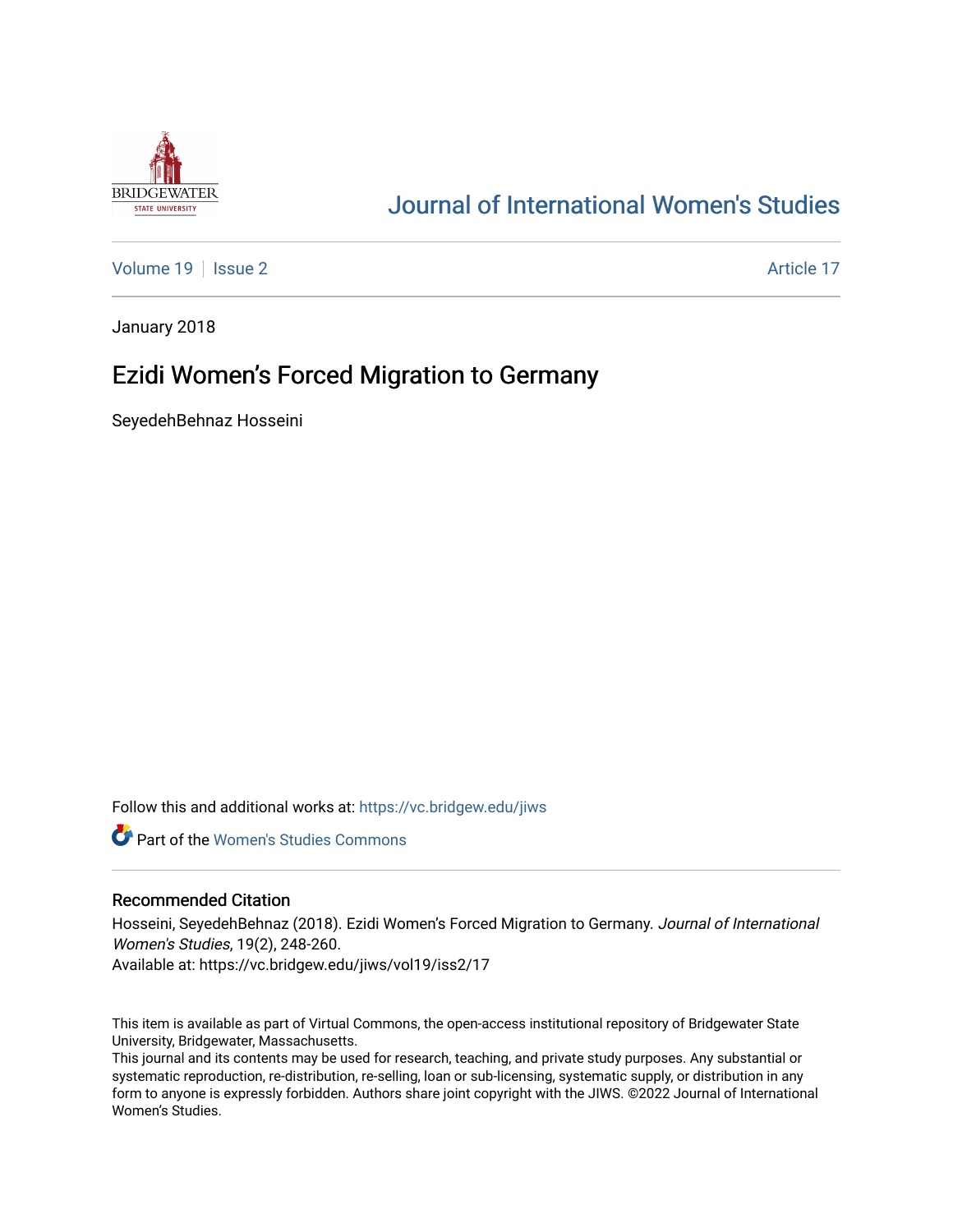#### Hosseini: Ezidi Women's Forced Migration to Germany

This journal and its contents may be used for research, teaching and private study purposes. Any substantial or systematic reproduction, re-distribution, re-selling, loan or sub-licensing, systematic supply or distribution in any form to anyone is expressly forbidden. ©2018 Journal of International Women's Studies.

## **Ezidi Women's Forced Migration to Germany**[1](#page-1-0)

By SeyedehBehnaz Hosseini[2](#page-1-1)

#### **Abstract**

 $Sinjar<sup>3</sup>$  $Sinjar<sup>3</sup>$  $Sinjar<sup>3</sup>$  became the center of the world's attention when one of the most horrifying cases of genocide took place, and also due to women who suffered from acts of violence, psychological trauma, and torture. A year after the Ezidi genocide in Iraq, many women fled from ISIS. Each of the women who managed to escape has a different history of persecution. This research was conducted to examine the problems which these women faced on a daily basis—problems occurring after experiencing sexual violence, persecution, and forced migration to Europe. The costs of forced migration, which is the consequence of the armed conflict, are enormous. Women in the diaspora remain attached to, and empowered by, a "home" culture, fundamental values of propriety, and religion. Women who were victims of violence or abuse developed trauma, which consequentially led to the psychological disorder of post-traumatic stress. They are terrified because of their experiences during the war. How can these women integrate into a new society? How can integration help them to recover from their traumatic stress? Experiences of displacement reshape constructions of "home" or the nation. This article constitutes a critical assessments of gender-based violence, as a source of displacement.

*Keywords*: Forced migration, Gender, Displacement, Resettlement, Exile, Psychological disorder, Sinjar, Iraq.

## **Introduction**

l

<span id="page-1-0"></span><sup>&</sup>lt;sup>1</sup> This research is part of my fieldwork on Ezidi women's integration in Germany 2016. In-depth, structured interviews were conducted with participants of the Ezidi women survivors, observers of their own situation, after arriving in Germany, The research begins by offering collected truth narratives, explaining why sharing truth narratives is important for women who have been harmed.

<span id="page-1-1"></span><sup>2</sup> SeyedehBehnaz Hosseini completed her doctoral research with a focus on minorities in Iran especially Yārsāani and migration in the Department of Islamic Studies at the Institute of Oriental Studies in University of Vienna. Her research interests include religious minorities in Iran and Iraq, Currently she is working on research about Iraqi minorities and women's forced migration. The author is currently affiliated with the Department of Sociology, University of Alberta. Research fellow, Edmonton, Canada and can be reached via email: [seyedehbehnazhosseini@gmail.com](mailto:seyedehbehnazhosseini@gmail.com)

<span id="page-1-2"></span><sup>&</sup>lt;sup>3</sup> Ezidis is an ancient religion dating back to the Sumerian period of Mesopotamia. The great majority of Ezidis, numbering close to 600,000, live in Iraq, predominantly in Sinjar in the western part of Nineveh province. Their ethnicity is Kurdish, and they believe in a closed religion and do not seek to convert other people.

Islamic State (IS) or The Islamic State of Iraq and Syria (ISIS) is the Islamic extremist terrorist group controlling territories in Iraq and Syria (Bunzel, 2015, p. 3). In August 2014, ISIS took 3,929 women and girls from the Tal Afar citadel in the region of Nineveh, Iran to Syria. The girls and women, predominantly from the Ezidis and Christian communities, were either given to ISIS fighters as rewards or sold as sex slaves (interview with Sub branch of Endowment organization in Erbil, opened December 2014, focus on Ezidis in KRG).

[http://www.ohchr.org/Documents/ProfessionalInterest/protocolslavery.pdf,](http://www.ohchr.org/Documents/ProfessionalInterest/protocolslavery.pdf) Retrieved Sep. 3, 2016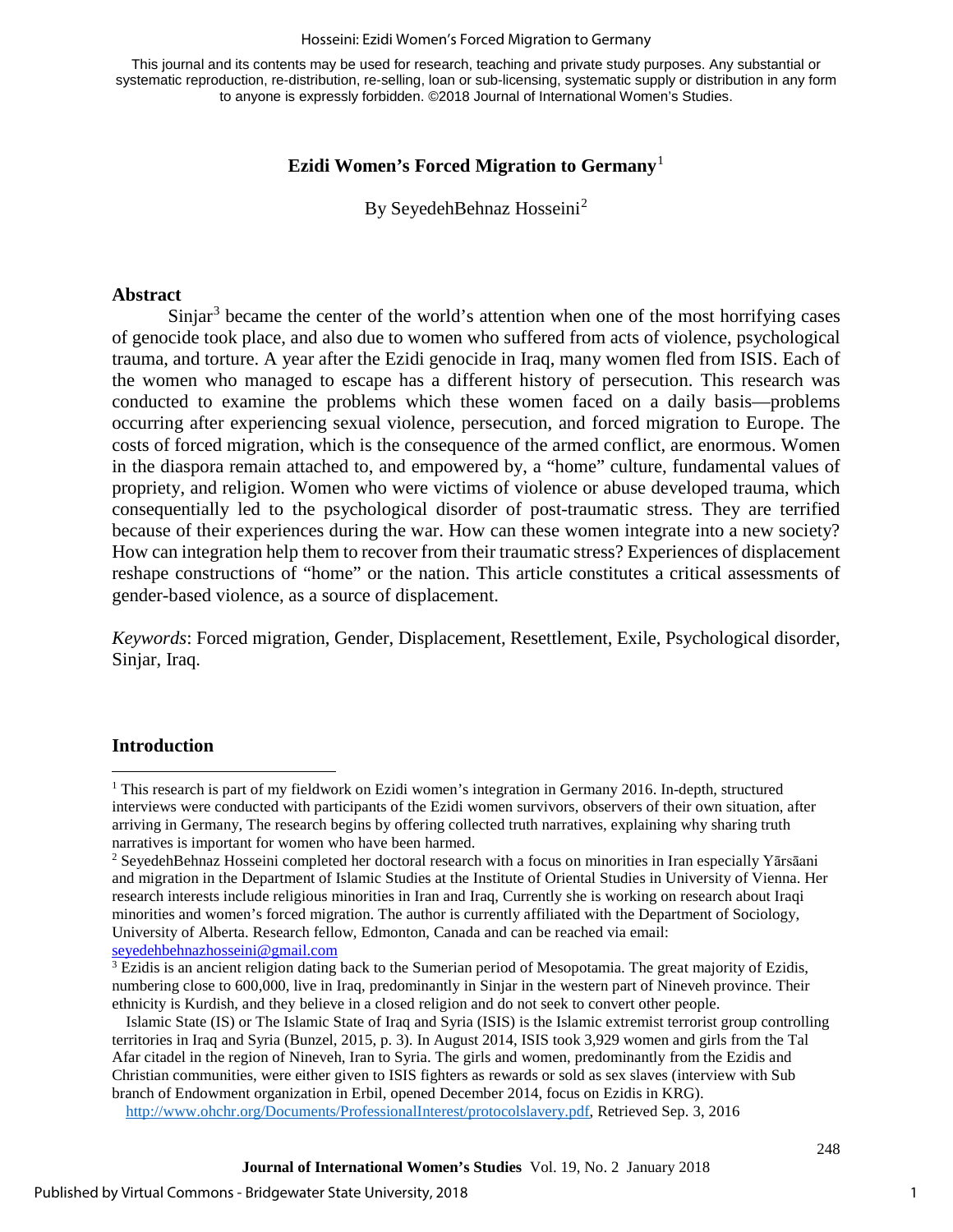The Islamic movement (IS) in Iraq employs the strategic use of religious discourse and institutions to promote views and actions that are absolutist and intolerant, anti-human and antiwomen's rights, and, at their root, fundamentally patriarchal (Ahram, 2015, p. 57, Yaghi, 2014,Weaver, 205). My examination of the discourses and various political and social factors that surrounded or underlay the actions of IS shows that Ezidi women in Iraq were pulled in different directions as a result of multiple forces operating in the context of structures of violence and ethnic cleansing by fundamentalist social movements. Ezidi women experienced violence from both Islamist groups and religious individuals, who used their own interpretations of Islam to condone their crimes against women. (Yin, 2014, p. 10, Bitar, 2015)

This research aims to establish grounds for interventions to assist women's needs in the future. The voices of women who were affected by violent war and who are trying with courage, to construct a community from the demolition, must be recorded. The documentation and these stories must be spread all over the world. The power of women's stories should encourage them and give them strength to change their situation. The truth about their conditions should be told to those who would not otherwise be aware of the circumstances. Ezidi women have been forced to leave their home countries because of personal or national trauma, war, genocide, and sexual violence (Bitar, 2015). Ezidi women have been treated with special brutality due to the current perception of Islamic fighters and integration into their host society.

What is the impact and consequences of Forced Migration and displacement on women and children? What is the current situation of these women in Europe and their special needs? The findings of this study will indicate whether their needs are being met fully and also will generate recommendations. The aim of the study is to look at Ezidi women's problems as they seek livelihoods in the aftermath of their forced migration, examining the impacts and consequences of their forced migration and displacement. The paper will offer insight into their expectations and perceptions of the conditions they are living in. This study will also provide recommendations for integration initiatives including educational and skills training, which is often promoted as the best way to rehabilitate and reintegrate women and children back into a society.

#### **Research Methodology**

This paper presents preliminary results of a current pilot study, based on narrative interviews of refugees' life experiences in their home country, their reasons for leaving, and the obstacles witnessed during their flight, including short term refuge in Kurdistan and their first experiences in Germany. In addition, "The most legitimate feminist position of collecting and presenting refugee women's voices is that which put forward personal narratives displaying various survival strategies and, more important, the possibilities of construing alternatives, underground women's self-help social networks which could turn them into subjects of their lives" (Kirin, 2002, p. 182).

Current thinking supporting narrative research is the idea that, "telling a story about oneself involves telling a story about choice and action, which have integrally moral and ethical dimensions" (Rice and Ezzy 1999:126). The procedure of revealing narratives, in addition to the narratives themselves, is the crucial element of participant involvement. Narratives also allow individuals to examine the cultural dimensions of their narratives and their effects on the individual (Byrne-Armstrong 2001, p. 110). Chase has identified five interrelated, analytic magnifiers used in a narrative research (Chase 2005: 657-8). The first focuses on the narrative as a channel for the uniqueness of human actions; the second examines the narrator's voice, verbal expressions and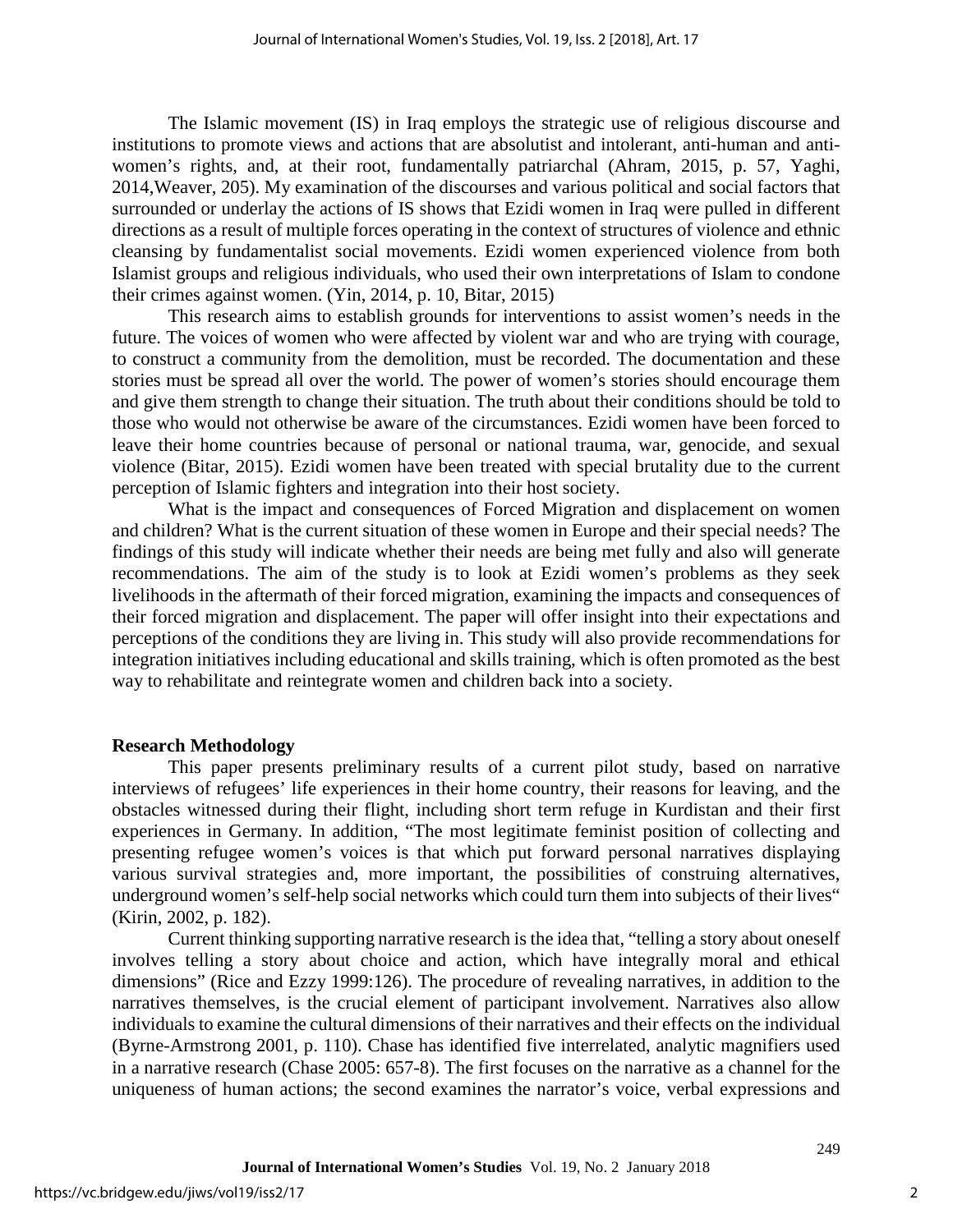choices made by the narrator. The third focuses on the ways in which narratives are restricted by social circumstances, while the fourth locates narratives as a social act, exploring the interactive performances between the researcher and the participant. The final, central point highlights researchers as storytellers. The current research focuses on Chase's second and third features, i.e. how participants told their narratives, qualifying their ideas, perceptions, and behavior in connection to transforming their traumatic experience, and on the ways in which those narratives were restricted and influenced by the social mores of the age. Goldstein (2001, p. 363) shows that when women tell their traumatic stories the process itself is transformative, helping them to move past memories considered socially inexpressible and taboo. Furthermore, this study seeks to humanize the effects of violence and forced migration of women by giving a voice to Ezidis women through their narratives of their own experiences. The narratives highlight two psychologically stressful themes: fear of IS, and their displacement in Germany.

### **Theoretical Insights into the displacement of women and gender dynamics**

Gender analysis and feminist theories help to simplify and comprehend these women's difficult situation. Compassionate support is a basic theme around which all gender theory rests. With respect to displacement, gender analysis reveals connections between gender dynamics, and the development of the problem of forced migration. In order to understand the causes of forced migration, we need to know the causes of armed conflicts since conflicts are identified as the causes leading to human displacement. Women's vulnerability is heightened by armed conflicts and typically made worse by political resolutions which marginalize women, excluding them from resolution-making and political processes that impact their lives (Sanderson 2001, p. 118-122). According to Benjamin (1998, p. 100), forced migration has both short and long term impacts on women and development. However, the most serious short-term manifestations include: family separation, gender violence, trauma from the deaths of family members and relatives, poor health, and loss of belongings and homes. Increased militarization has further limited women rights within their home countries, and gender equality also has been co-opted at the international level to justify military intervention into sovereign nations. In most cases, armed conflicts perpetuate gender inequalities and discrimination against minority ethnic groups. Disgruntled and marginalized groups thereby resort to forming rebel movements to fight injustice of those in power. While armed interventions are under no circumstances the answer to resolve inequalities based on gender, race, class and religion as well as unequal geopolitics, they nonetheless have become increasingly prevalent, and women's involvement in war has become common. Moser and Clark (2001) argue that women's direct or indirect support of armed conflicts generally presents women as aggressors. In addition, displacement into refugee camps as a result of armed conflict resettle women in criminalized spaces where political power structures increase, fortifying the patriarchal orientation of the exiled community (Callamard, 1999, p. 198).

However, in certain contexts displacement can potentially providing spaces for positive change and gender empowerment, gender equality, dignity and improved quality of refugee life. Women can become increasingly independent, with long-lasting implications. At the same time, in warfare, whenever the men are off fighting and dying, disappearing, and/or taking refuge in other countries, women are left with the responsibility of ensuring their families' livelihoods (Sørenson, 1998, p. 2).

Gender-based violence is the main cause of insecurity among displaced women. During a conflict, women usually lack protection from their spouses and armed soldiers, who see them as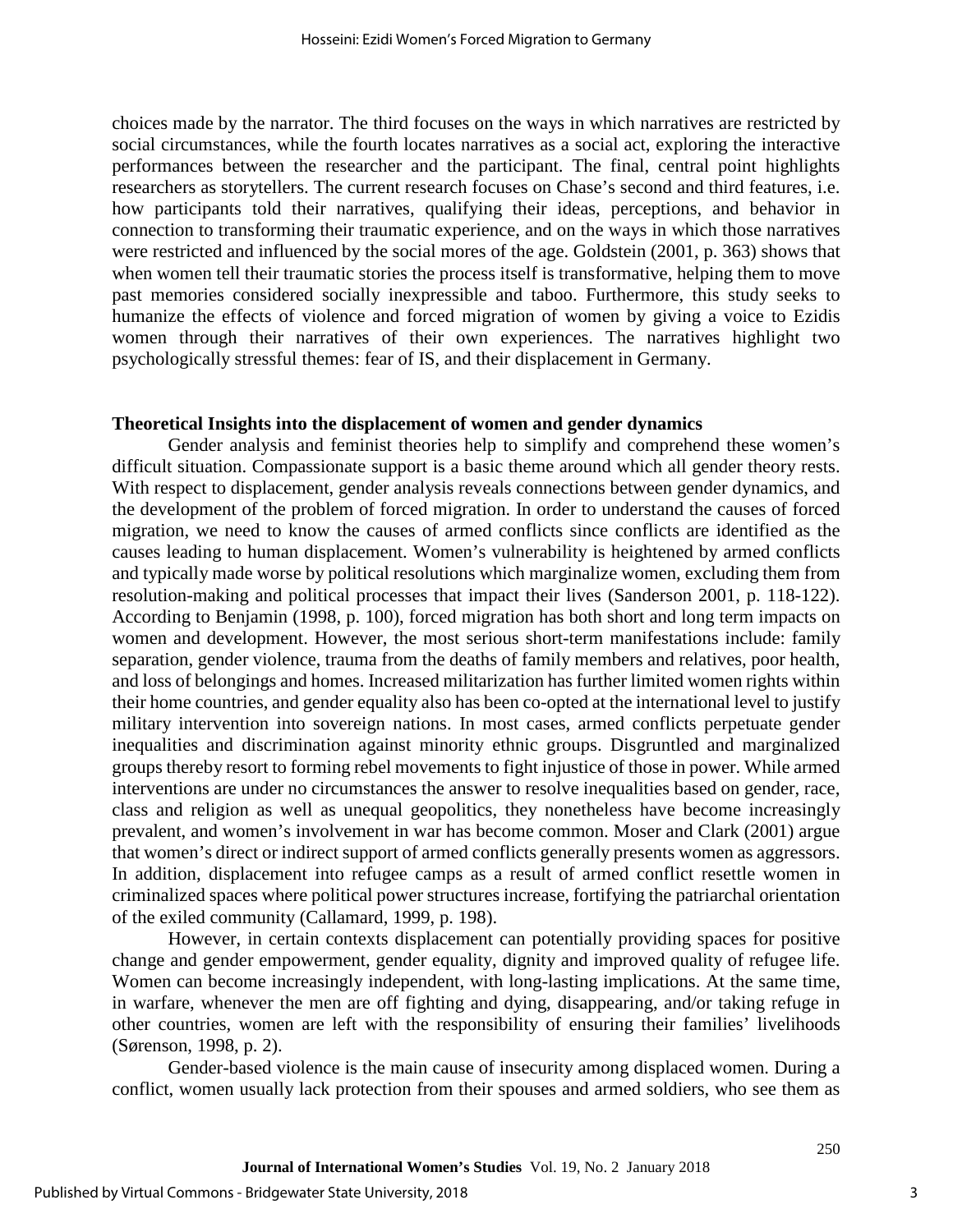rewards of warfare (Crush 2000, p. 103-105). Victim/survivors eventually can go through three phases of recovery: they establish safety, reconstruct trauma stories, and revive connection between survivors and their community. The effort of integrating into a new society, learning to adapt to their environment by learning the language and habits of the host community requires subordination to the norms and values of the host society (Scot 1995, p. 23).

It may be difficult to discern between the impact of displacement and the effects of violence more generally. Furthermore, in contexts such as Iraq, displacement may be both a consequence of the limited rights of women as well as an outcome (Al- Khalidi and Tanner, 2007, p. 8). For this reason, it may both be difficult, and indeed unsuitable attempt to distinguish between the impact of violence and the impact of displacement. In certain contexts displacement can become a space for affirmative change and gender empowerment. Displacement can lead to the goals of gender equality, women's rights and improvement in the standards of a refugee's life leading to increased self-confidence of refugee women.

Schmeidl takes a constructive approach to the description of forced migration, contending that refugees and internally displaced peoples escape from similar root causes, rather than responding to a set of totally different incidences. Schmeidl (1997, p. 303) discriminates three types of effects that impact forced migration: root causes, the near situation, and interceding agents. Davenport and E.T. (2003, p. 28) observe that people renounce their homes when they fight for their liberty or lives. Today there are over 13 million refugees, and 25-30 million displaced people all over the world, as the result of internal and external conflicts (Martin, 2004). The Women's board for Refugee Women and Children estimates that 80% of these refugees and internally-displaced populations are women and children (Schmiechen, 2004). During times of war and displacement, women and children, especially girls, are often easy targets for sexual and gender-based violence as such situations make the defenseless even more helpless (Kohl, 2008, p. 3). During a conflict, targeted violence against civilian women, including sexual violence, is seen as a "tactic of war" (Peterman, Palermo, Bredenkamp, 2011, p. 1060) and it is increasingly recognized as public health and human rights concern. Such conflict victimization has been associated with a range of negative outcomes, including poor mental health (Johnson, and et al., 2010, p. 558).

## **Impact of Forced Migration on Women in a New Society**

For Ezidi women in Iraq, forced migration is caused both by armed conflict and religious fundamentalism. Factors increasing the vulnerability of the displaced women include human rights abuses, food insecurity, health and psychological trauma. Women who become part of conflicts frequently lack the financial support necessary for counseling. Many who live in temporary residences do not have a stable overview of the future, and the thousands of survivors who fled from attacks to the Duhok displacement camps and refugee camps in Iraq, are the living ghosts of the Sinjar genocide. The 2014 Genocide Convention incorporates extermination by mass killing, and elimination through forced migration, as two distinct elements of genocide. Estimates indicate that 360,000 Ezidi civilian are displaced (Religious Endowment center in Duhok, June 2016).

The long term consequences of forced migration on women in Germany include permanent loss of social and cultural relationships. Refugees who leave their communities and countries also experience, cultural deprivation, a state in which a person misses a home, a language and traditions.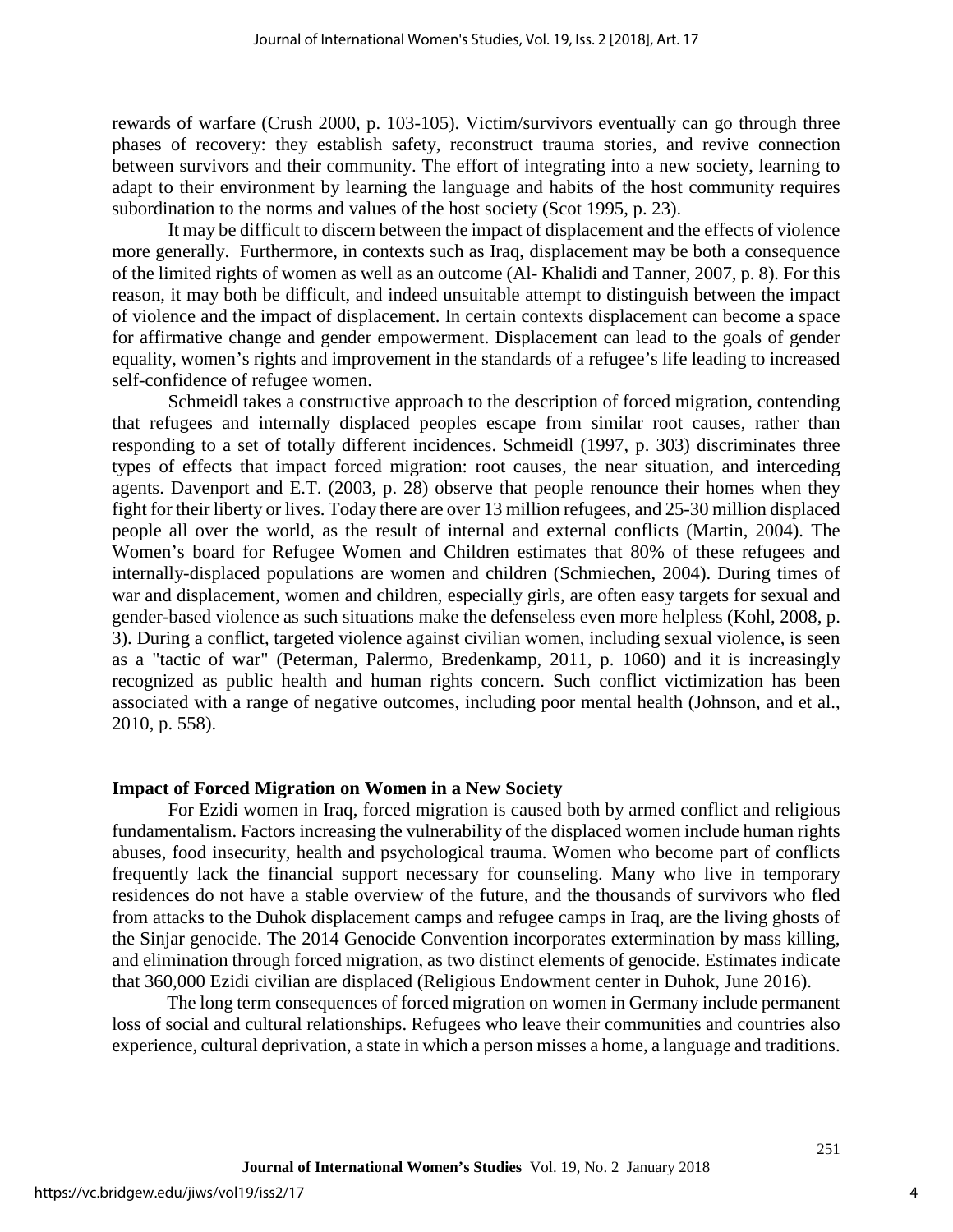Refugees who find themselves in rich countries with very different cultures also suffer from social seclusion and high levels of depression. In one interview,  $N.S<sup>4</sup>$  $N.S<sup>4</sup>$  $N.S<sup>4</sup>$  mentioned:

I am 27 years old. I feel alone with my 7 children without my husband, my husband is with IS. I do not know how to treat my children...the situation in the camp is not good, we do not have a stable life. I do not want to come back to Iraq. I would like to have a house at the moment. I cannot learn a new language now.

Forced migration changes the construction of families and household composition as well as gender roles for Ezidi women. Their responsibilities are different now; they have to learn how to take care of their children alone, and how to exercise power, independence and strength, while joining a new society. Many women used to stay home. Their notions of "home" also change. Formerly "home" was associated with homeland, connected to their sense of belonging, citizenship, and an individual's identity formation within the framework of the national order (Malkki, 1992, p. 26).

"I can never relax because I lost everything. Here in Germany is good. My mother, my father and three brothers, my husband and father of my husband are in captivity IS. I like Germany, but we are not relaxed here, but it is much better than in Iraq. We lost everything. We are in a bad situation, and how we come back to home."

For women living in diasporic situations, their losses of family to captivity are undoubtedly painful. They struggle with physical and mental self-doubt, incurred through exile, compounded by the necessities of family and work, and through the assertion of old and new patriarchies. Significantly, in spite of these difficulties, when given the opportunity to return to their homeland, they reject it, mainly when the situation is arranged by men. They say:

"We were in a bad situation in a tent, and Germany is helping us and supporting and paying for us to live, our hearts are broken but we feel we have good future. We changed our country, it is not easy. Here is good. My children spend life here in peace, because they help us with a doctor, psychology, anything. I am living in heartbreak, and I cannot change, my head is in Kurdistan, my body is here. My son was a doctor and IS killed my son."

The question of home is strongly connected with the way in which

…processes of inclusion or exclusion operate and are subjectively experienced under given circumstances. It is centrally about our political and personal struggles over the social regulation of "belonging" (Brah, 1996, p. 192).

Codou Bop (2001, p. 25) explains that women experiment with new identities, because as a result of war, they lose all points of cultural reference. Such events exclude people, women in particular, of all their familial, tribal, and national identities, and leave them bereft of their traditional sociocultural connections. Furthermore, isolation during war leaves women in a

l

<span id="page-5-0"></span><sup>4</sup> Pseudonyms and initials are used to protect women's privacy.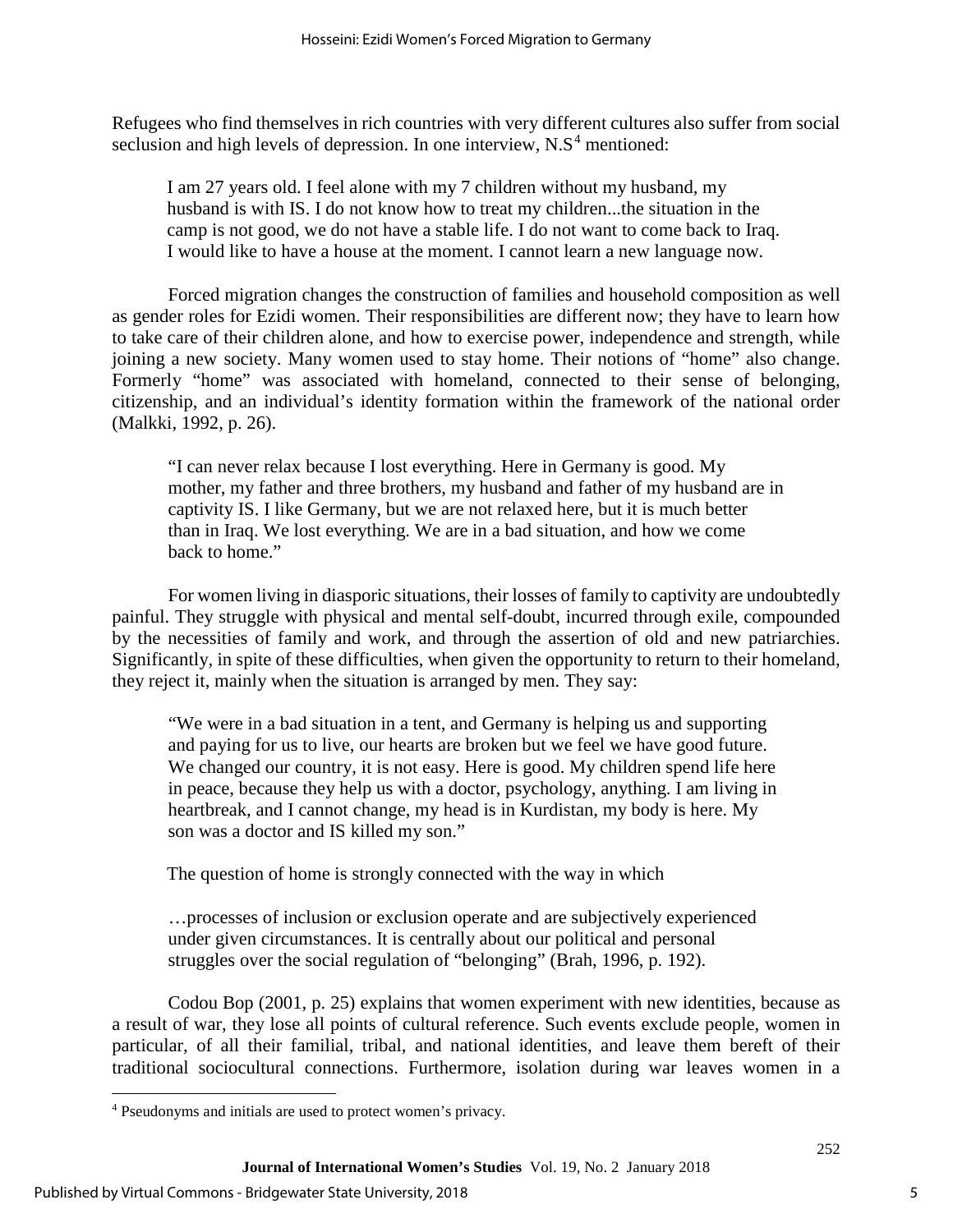defenseless position as they are often displaced and left without any protection. Under such circumstances women face menaces of violence, including gang rapes, sexual abuse, forced marriages, forced sexual relationships and pregnancies. All are undeniable consequences of wars (Bop, 2001, p. 26).

H.N told me how she was sad about the loss of her children: seven members of her family were killed by IS and 12 members are in captivity:

"If my children were with me we would be happy. They (camp people), help us a lot. But my three daughters are still in Iraq. You're talking about how the German language is difficult. I have no idea why you keep on talking about the language and Germans. Home is more comfortable than this camp, a person is happy with mom and dad."

M.N mentioned how she is waiting for her family as she is living alone here, she said:

We don't love to go back to Sinjar...what we will do... I wish from God that our children who are with IS will be freed, and I wish that every one of the Ezidi people would come to Germany. Germany is good for living, they are teaching us the language. There is no problem in Germany, but IS is bad. I am thinking about my family, they all were with IS. I would like to see my family. I am sick now, I have problems, every time I'm thinking too much. I am thinking about my sister, I know what they did to her…

Brah asserts that there is a difference between wish for a home and a desire for a homeland because there is no guarantee that there will be the opportunity to return to a homeland (1996, p. 190-92).

M.A said the following:

*"*Now we are here, but our thoughts are with our kidnapped people; we have become three parts, one part is here, one part in Iraq and other part is kidnapped by ISIS. We are doing nothing, but some people go to school. Women and children of the displaced by armed conflicts. The women bear the burden of maintaining their families in situations of insecurity*."* 

According to Mbiganyi, Mozambican women who lived with their extended families overcame their problems more quickly than those who lived in camps. Social contact and good relations with a family can help in the process of recovery (1997, p. 21-22). In other words, social support decreases stress and depression among refugee women. Having family friends and relatives around also works as a source of support and helps to regulate and improve the lives of forced migrants (Brydon 1989, p. 127).

## **Everlasting Fear and Psychological Disorders**

Traumatic events are dangerous, overwhelming, and sudden. They are indicated by their excessive or abrupt force, followed by fear, anxiety, withdrawal, and avoidance (Ursano, 1994, p. 7). Ezidi women in camps still carry fear of IS and this fear continues in a new society. They prefer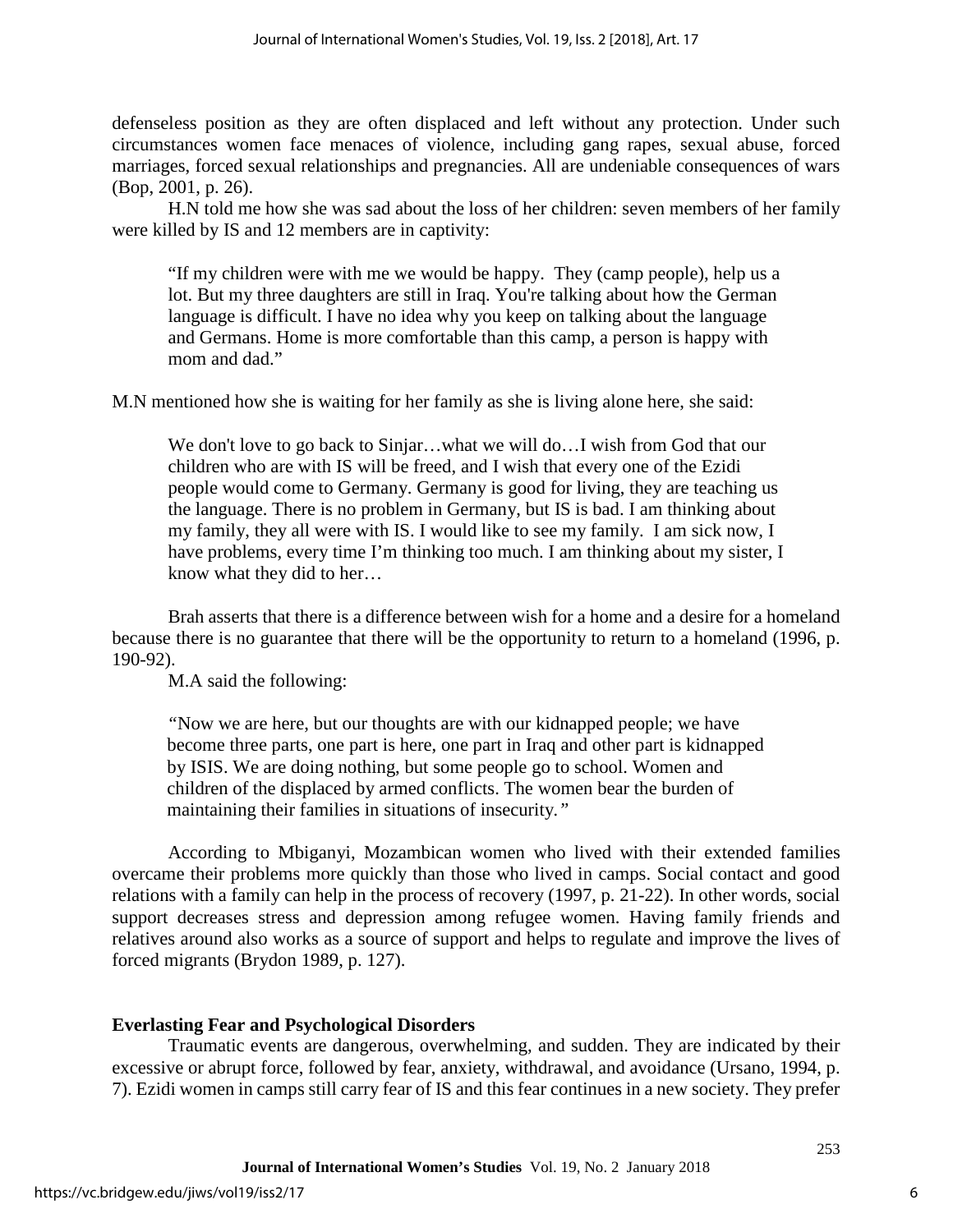to stay in a camp because they are afraid that when they go out they may be killed by IS. These fears haunt their dreams and their everyday lives. They cannot forget, and, as M.N told me, one of her daughters does not go school because IS prevented her from going to school in Iraq, so now in Germany she does not go school:

We are afraid of what is happening in Germany because of IS. First we were happy in Germany, but IS is here. We are not happy. IS came here and they live in the same country and the same city. I live with people from the same Muslim region from Ragha in Syria. I saw how they hurt us, Muslims in Ragha had connected with IS, people who raped us are in the same building. We were in Syria, and they sold us for little money. We cannot trust Arab people in Germany I am really afraid of IS in Germany. Germany is good, but the place is also full of Arab people*.*

The expectations of the host community and those of the new arrivals play a major role in their adaptation to their new environment. Unattainable and unrealistic expectations result in frustration. It is important to be aware and have practical expectations of what a person might envisage in the new community. The host community may also have unrealistic anticipation of the arrival, which impacts on their survival (Brydon 1989, p.125-127). Psychological treatment is necessary for sexually abused children. Many are not immediately benefitting from therapy (Putnam, 2003; Ramchandani and Jones, 2003). Another women identified the grief she feels without her family:

We want all of our people to come back from IS to us...my head is full of bad things, and I am not interested in going to school because my mind is with my son who is in captivity. I like Germany. When I see Arab Muslim people I am afraid. Because I remember IS. I do not go to any courses. I am too tired to attend the courses.

These examples are indicative of Post-traumatic Stress Disorder (PTSD), which Goldstein describes as follows:

Following exposure to an extreme traumatic stressor involving direct personal experience of actual threatened death or serious injury, or other threat to one's physical integrity, the common denominator of traumatic experiences is a feeling of intense fear, helplessness, and loss of control and threat of total destruction. Experiences in which a survivor actively participated in killing or committing atrocities are especially traumatic when such participation has no value or meaning. (Goldstein 2001, p. 260).

Statements such as the following underscore that Ezidi women are experiencing PTSD:

We are afraid and we remember IS. When attacked by IS in Germany, it scared us. We cannot trust Arab people in Germany. We lived together in Sinjar for many years, and they killed us. They were cruel and they hurt us very much. We do not trust Muslim people anymore*.*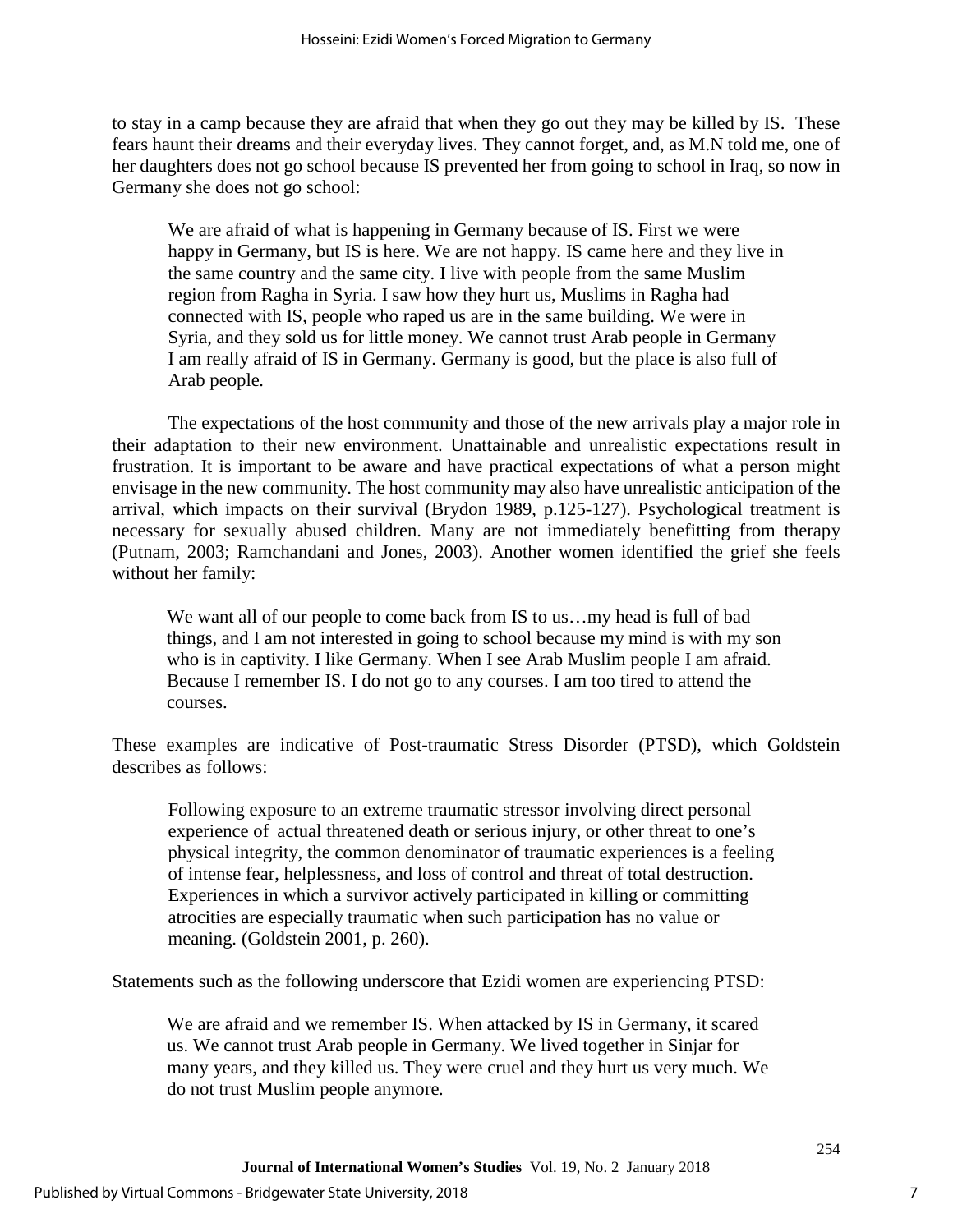Roe's work (1992, p. 1-8) also confirms that women who have experienced the kinds of traumas discussed above are suffering from PTSD. Thus, trauma, grief, and depression dominate the lives of women in the diaspora. They feel lost; they cannot feel relaxed because they are always thinking about the past. M.A told me that her daughter and two of her sons were still in captivity. She had a heart attack when she was in captivity, and she has very bad headaches ever since. She told me:

I have been in Germany for a year. Every week a psychologist comes. We also have a handicraft course. Two weeks ago, I saw my son who was slaughtered by IS, and I cried and screamed for help. I opened my eyes and saw I was in a mental hospital. Now we are here, but our thoughts are with our kidnapped people. We have become three parts, one part is here, one part in Iraq, and the other part is kidnapped by ISIS.

According to a psychologist who granted me an interview, M.A's mental health has become worse, in part because she has had more free time to think about the past, and she keeps repeating what has happened to her (Interview with psychologist, August 2016).

Some women have nightmares regularly. They scream, "Do not kill me". They forget in their sleep that they are in Germany. When they awake, they are still always in the past. Women have to learn to be self-confident and independent, because they will not go outside alone; they need help with all tasks, including while the shopping, in part because of their illiteracy. They always repeat stories from the time of their captivity, and they are unable to learn German because of the impact of their trauma. They remember details such as the numbers of days they did not see the sun, ate dry bread, lost their property and families. Some refugee camps, prior to their arrival in Germany, provided them with courses in swimming or handicrafts as therapy to help them focus on something else, to move beyond their past, at least for a while. Some have also engaged in talk therapy but very few are taking anti-depressants and other medical interventions.

According to Benjamin (1998, p.100), forced migration has both short term and long term consequences on women and their development. However, the most serious short-term consequences concern: family divorce, gender violence, trauma related with loss of family members and relatives, poor health; and loss of belonging and homes. Long-term consequences include poverty, depression and physical collapse. Other longer-term impacts include constant loss of social and cultural ties and unemployment. Some marriages suffer the stress of displacement resulting in divorce, which may affect family members especially women with children. Waraffected populations in general, suffer from high rates of anxiety, depression, and PTSD. Those who have been abused require intensive, long-term therapy in order to carry on with their lives. N.M told me how:

I could not sleep at night when I was with IS. I was with IS for one month. The tragedy is still in my head, I don't pay attention to what I eat and drink. I have been for one year in Germany. I will always remember how IS pressed my small son's neck. I do not feel safe here, I suffer from anxiety.

The survivors saw the worst situations and violence they had never before witnessed. They saw their families being killed by ISIS with their own eyes. They also saw their dead relatives. They

**Journal of International Women's Studies** Vol. 19, No. 2 January 2018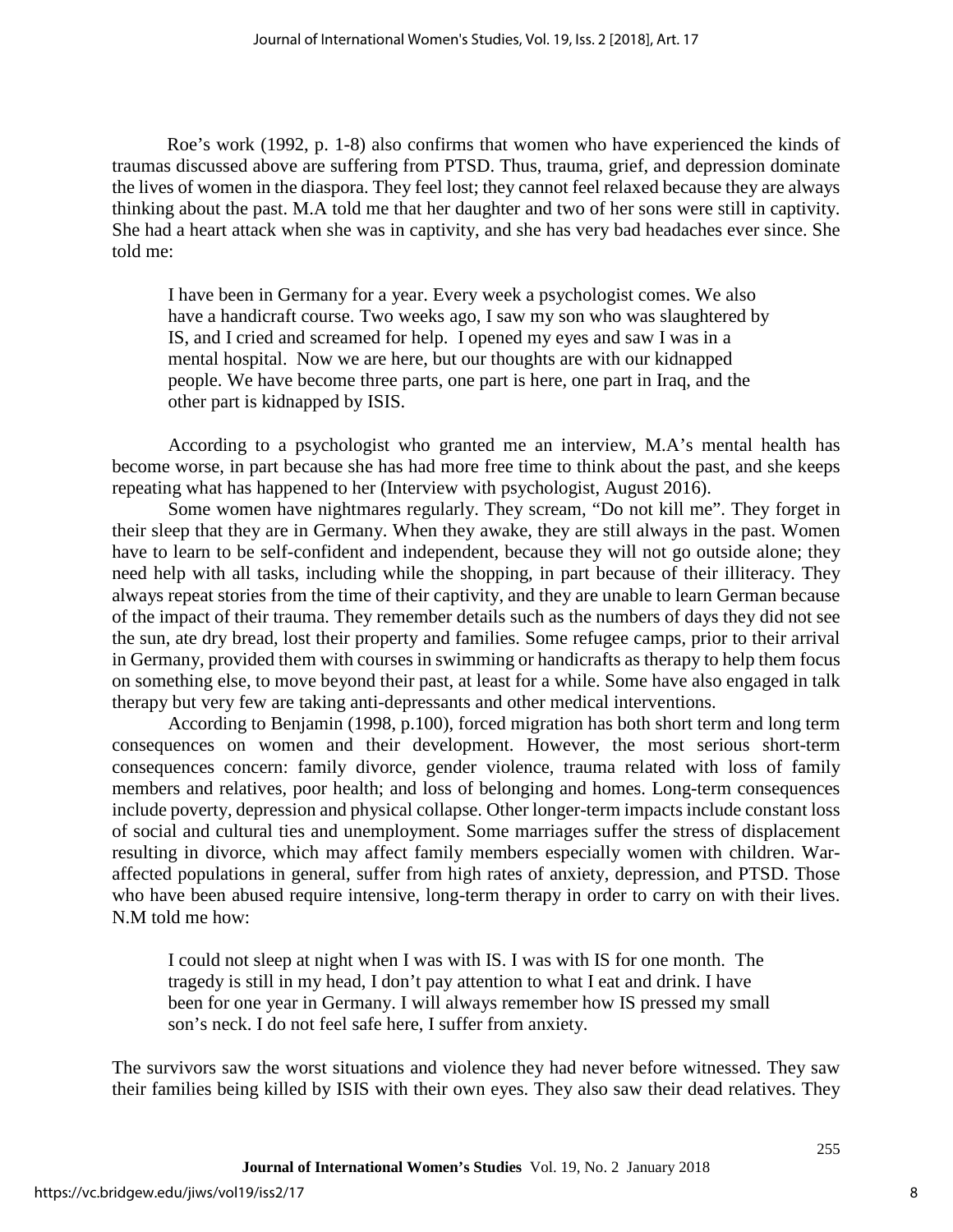saw blood and they were scared. Many of their families are still in ISIS' hands. One woman told me:

I faint every day for forty minutes. I have a headache and pain in my eye because IS shocked me with electricity. I use drops to sleep. A doctor visited us, but even a doctor cannot help me. I do not feel better, and the doctor's therapy was not helpful. I am without my family; my husband is in Iraq. My family is in captivity with IS. And I cannot learn German.

Another woman that was mother of girl told me:

My daughter tried to commit suicide when she was with IS. IS beat her too much because they wanted to force her to clean their houses and they beat her in the head, now she gets crazy when she recalls the past. She suffers from pain and she loses consciousness.

Sexual violence was also systematically performed by fighting forces to undermine populations, causing disintegration within communities and families. Rape is often a public act aimed to increase embarrassment and shame. Survivors are also at risk for risk-taking behaviors as well as re-victimization (Courtois, 2004). There are many other examples of women and girls who were kidnapped and forced to provide sexual services. Many are then subjected to discrimination by their families and a communities, increasing the emotional effects of their violation, feelings that are as grueling as any physical pain.

#### **Conclusions and Recommendations**

This research can assist in planning interventions to assist these women in the future. The voices of women who were affected by violence and warfare, must be recorded, but also the documentation of their stories must be shown all over the world. Those who are granted asylum in rich countries with very different cultures from their own experience social isolation and high levels of depression because they feel alienated from the new culture, loss of community and isolation. Derks (1998) suggests that healing must include some form of reintegration into society; telling their stories is a beginning. The power of women's stories encourage them to become part of their own change and can build empathy through awareness. Women can use the power of their narratives as incentive to convert their identities as victims into active contributions to peacebuilding. Women are not only victims of war but deeply engaged in preserving and gathering family in post-captivity situations. Although they carry their grief, they nonetheless can view their lives as meaningful in the reconstruction of family and community in new spaces.

Additionally, forced migration is gendered, having different impact on women than on men. Women must contend with changes in gender roles, accelerated by the conflict, as they became the majority of the displaced population after men were killed. In this regard, forced migration has had short and long term consequences. Moreover, the impact of forced migration depends on the period of displacement: the findings reveal that short term impacts on the displaced women are manifested in insecurity, and loss of home and a family disruption due to violence. Life for women in diasporic situations can be doubly painful-struggling with the material and spiritual insecurities of exile, with the demands of family and work, and with the claims of old and new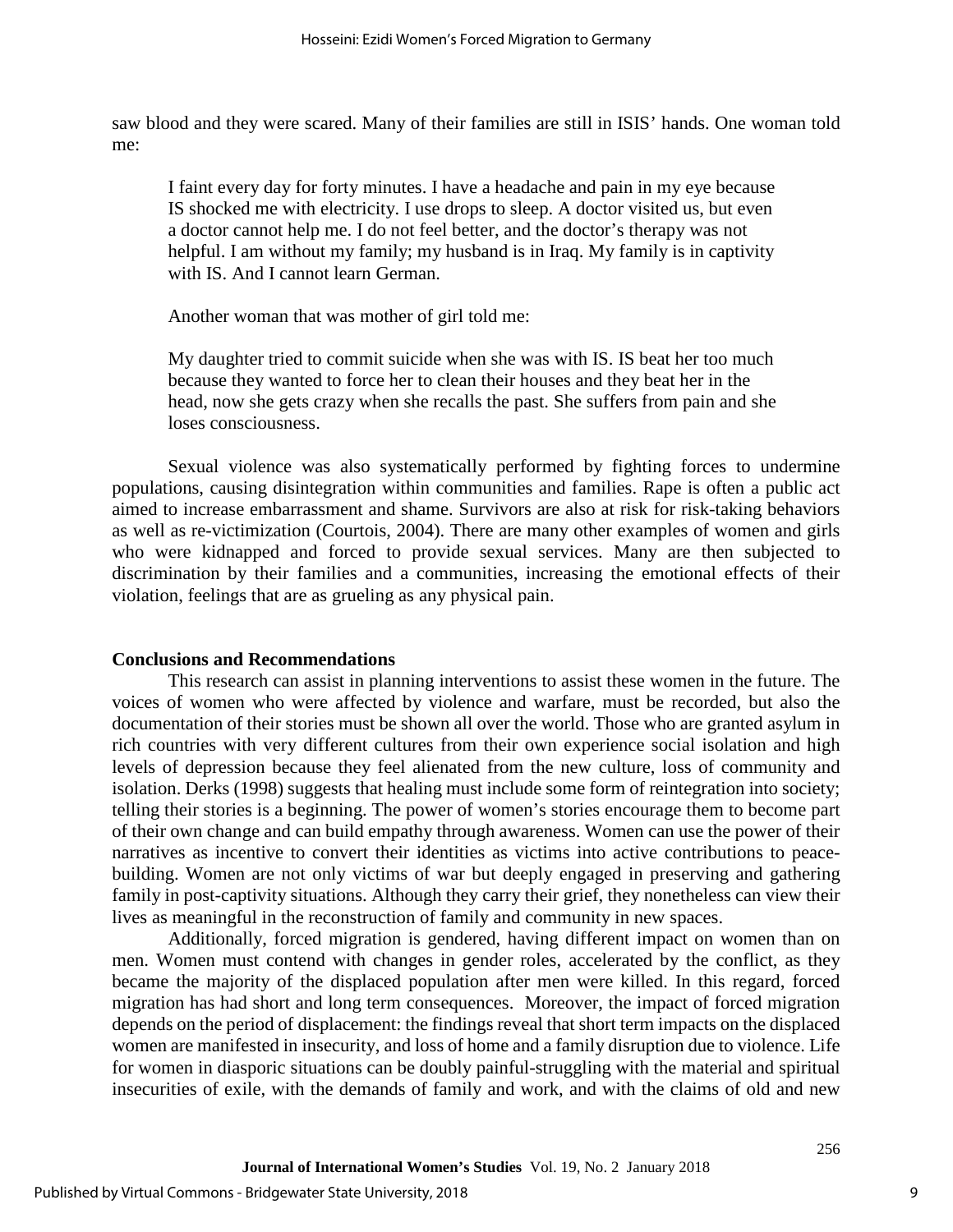patriarchies. There are also difference in the coping capabilities between women of different ages; younger women and children are able to learn the language which is very helpful, but they struggle emotionally. Older women cope with emotional issues better, but are unable to learn German. Despite these hardships, they may refuse the option of return when it presents itself, especially when the homeland is not safe. Displacement tends to alter the structure of families and households and to change gender roles—sometimes for the better. Perhaps most significant in developing approaches to post-conflict situations is the necessity of women's involvement in reducing conflict. Women plainly play a fundamental both in conflict prevention and in post-conflict rehabilitation.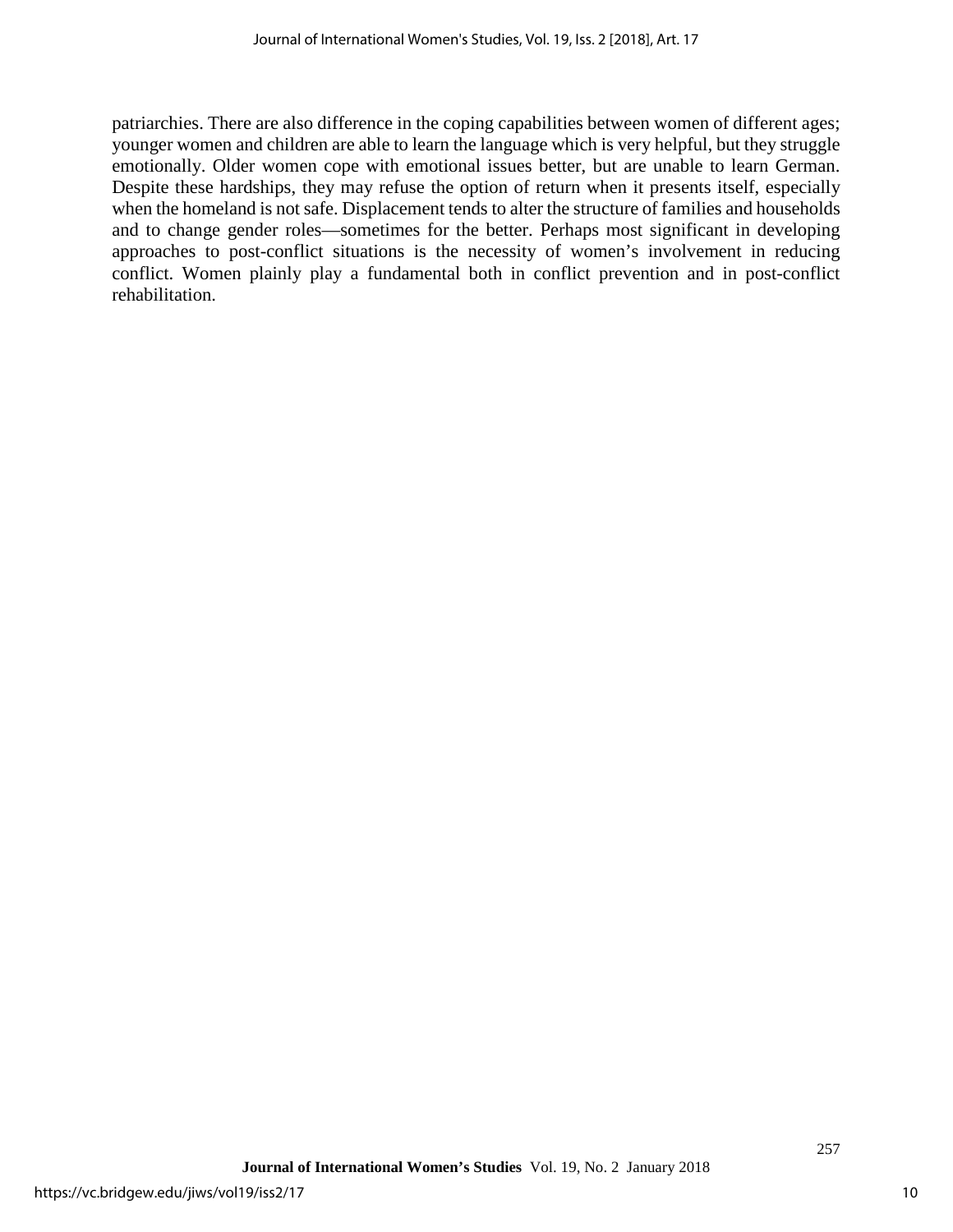## **References**

- Al-Khalidi, A., Hoffemann, S. & Tanner, V. (2007). Iraqi Refugees in the Syrian Arab Republic: A Field-Based Snapshot. Occasional Paper. Brookings-Bern Project on Internal Displacement.
- Ahram, Ariel, (2015). Sexual Violence and the Making of ISI, pp.57-78. doi:10.1080/00396338.2015.1047251,2
- Abdel-Razek,Omar,Puttick,Mirim,2016,Majorities and minorities in post-ISIS Iraq. *Contemporary Arab Affairs*, 9:4, 565-576, DOI: 10.1080/17550912.2016.1244901
- Benjamin, J, A. (1998). The Gender Dimensions of Internal Displacement: Concept Paper and Annotated Bibliography Submitted to: Office of Emergency Programmers. UNICEF.
- Byrne-Armstrong H. (2001). Whose show is it? The contradictions of collaboration. In H. Byrne-Armstrong, J. Higgs & Horsfall D. (Eds.), Critical Moments in Qualitative. Research Butterworth Heinemann, Oxford: 106-14.
- Brah, A. (1996). Cartographies of Diaspora: Contesting Identities. London: Routledge.
- Burr, J. (2002). Cultural stereotypes of women from South Asian communities: mental health care professionals' explanations for patterns of suicide and depression. Social Science & Medicine. 55 (5):835-45.
- Bhugra & Becker, (2005). In Migration, cultural bereavement and cultural identity. *World Psychiatry*. February 4(1): 18-24. PMCID: PMC1414713
- Bop, Codou. (2001). Women in Conflicts, Their Gains and Their Losses Aftermath: Women in Post-Conflict Tranformation. Meintjies, Pillay & M. Turshen. (Eds.), London: Zed Books. 19-33.
- Brydon, L. (1989). Gender *and Rural Production. In Women in the Third world Gender Issues and urban areas*. S. Chant & L. Brydon (Eds.), 69-93. New Brunswick, New Jersey: Rutgers University Press.
- Bunzl, C. (2013). From Paper State to Caliphate: The Ideology of the Islamic State. Retrieved from https://www.brookings.edu/wp-content/uploads/2016/06/The-ideology-of-the-Islamic-State.pdf
- Bitar, Sali, (2015),Sexual violence as a weapon of war: the case of ISIS in Syria and Iraq,(Master thesis. Uppsala University).
- Clifford, J. (1994). Diasporas. *Cultural Anthropology, 9(3),* 302-338.
- Chase, S. E. (2005). Narrative inquiry: Multiple lenses, approaches, voices. In N.K. Denzin and Y.S. Lincoln (Eds.), the Sage Handbook of Qualitative Research Sage Publications. Thousand Oaks, CA: 651-80.
- Callamard, A. (1999). Refugee Women: A Gendered and Political Analysis of the Refugee Experience. pp. 194–214 in A. Ager (Eds.), Refugees: Perspectives on the Experience of Forced Migration. London: Continuum.
- Crush, J. (2000). The Dark Side of Democracy: Migration Xenophobia and Human Rights in South Africa. International Migration 38, 103-131.
- Davenport, Christian, Moore W. & Poe, S. (2003). Sometimes you just have to leave: Domestic threats and forced migration, (1964-1989), *International Interactions* 29:27-55. http://dx.doi.org/10.1080/03050620304597
- Derks, A. (1998). Reintegration of Victims of Trafficking in Cambodia. Phnom Penh: International Organization for Migration & Centre for Advanced Study.
- Goldstein, J. S. (2001).War and Gender. How Gender Shapes the War System and Vice Versa. Cambridge University Press.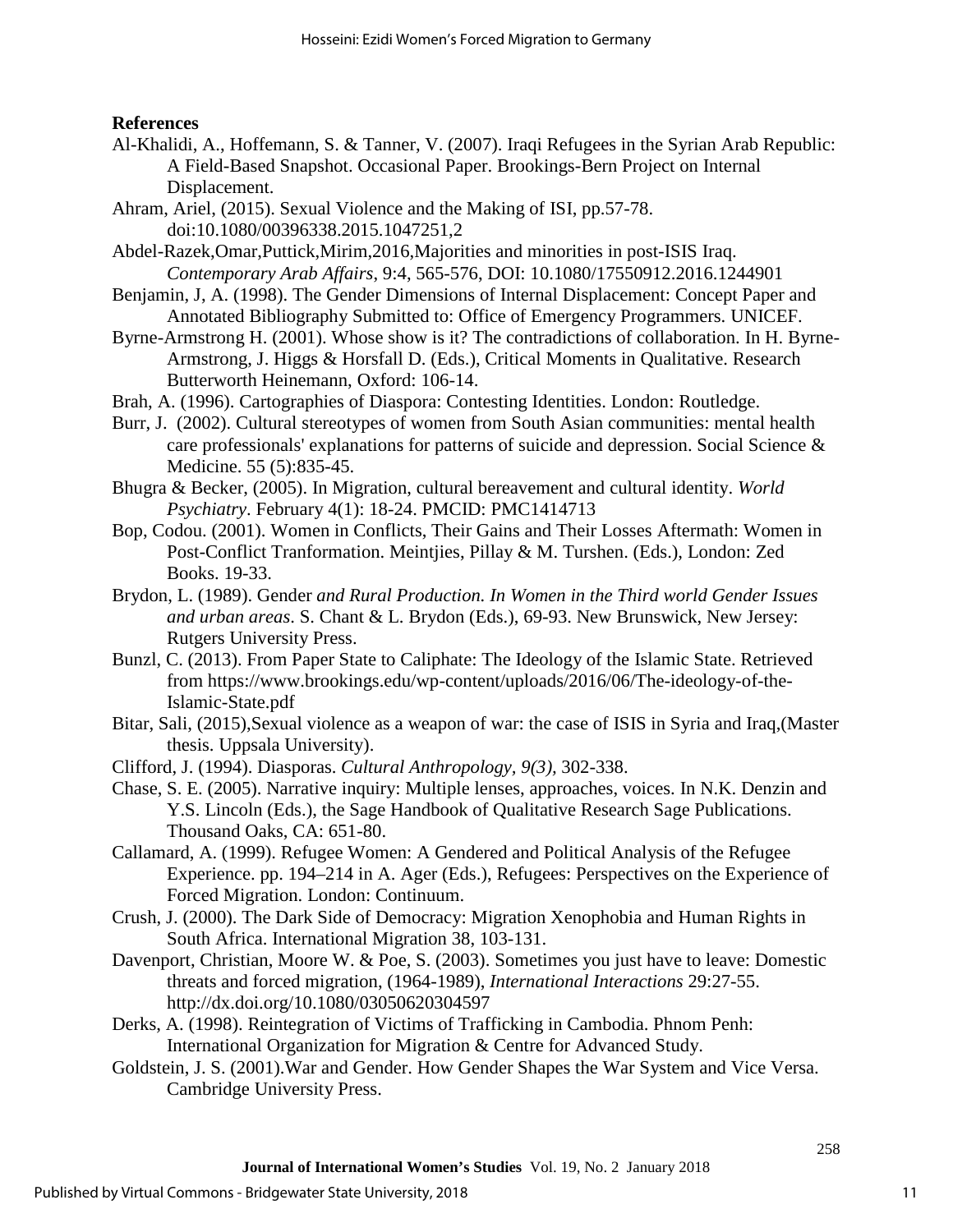- Johnson. K., Scott, J., Rughita, B., Kisielewski, M., Asher, J. & Ong R., et al. (2010). Association of sexual violence and human rights violations with physical and mental health in territories of the Eastern Democratic Republic of the Congo. JAMA, 304 (5). 553-562.
- Kemirere, B. F. (2007). The impact of Forced migration on women in northern Uganda. University of South Africa.
- Liamputtong, P. & Ezzy, D. (1999). Qualitative Research Methods. Oxford University Press: South Melbourne.
- Sørenson, B. (1998). Women and Post-Conflict Reconstruction: Issues and Sources. UNRISD: Switzerland. Emergencies. *International Migration Review 35 (1)*, 117-123.
- Martin, S. F. (2004). Refugee Women [2nd edition]. Maryland: Lexington Books.
- Mbiganyi, M. (1997). Experiences of Refugees in Botswana. A Case Study of Dukwi Refugee Camp. Unpublished Dissertation. Gaborone: University of Botswana.
- Malkki, L. (1992). National Geographic: The Rooting of Peoples and the Territorialization of National Identity among Scholars and Refugees. *Cultural Anthropology*, 7 (1), 24-44.
- Moser, C. & Clark, F. (2001). Victims, Perpetrators or Actors? Gender, Armed Conflict and Political Violence. New York: Zed Books.
- Kohl, & Haviva, (2008). Sexual and Gender-based violence against women and Girls in Refugee and Internally-displaced Camps Carried out by Men in power, Produced for IRC and the INEE Gender Task Team/ IASC Education Cluster Gender Working Group, inter-agency network education emergencies. Retrieved from http://s3.amazonaws.com/ineeassets/resources/doc\_1\_GBVmenpower.pdf , Accessed 25 July 2016
- Kirin, R. J. (2002). How Exiled Women's Identity are Constructed, Some Croatian Experiences in Tošić, S. & Verlag, F. (Eds.), Refugee Studies and Politics, Human Dimension and Research Perspectives. WUV Universitätsverlag. pp. 173-185.
- Ortner, S. B. (1996). Making Gender: The Politics and Erotics of Culture. Is Female to Male as Nature is to Culture? Boston: Beacon Press.
- Peterman, T., Palermo, C. (2011). Estimates and determinants of sexual violence against women in the Democratic Republic of Congo. *American Journal of Public Health*, 101 (6), 1060- 1067.doi: 10.2105/AJPH.2010.300070
- Putnam, F. (2003) ten year research update review: child sexual abuse. *Journal of the American Academy of Child and Adolescent Psychiatry*, 42, 269-278
- Roe, M. D. (1992). Displaced Women in Settings of Continued Armed Conflict; In O. M. Cole, & E. D. Rothlolum (Eds.), Refugee Women and their Mental Health, Shattered Societies. Shattered Lives. London: Harrington Park Press.
- Ramchandani, P. & Jones, D.P.H. (2003) Treatin g psychological symptoms in sexually abused children: From research finding to service provision. *British Journal of Psychiatry*, 183, 489-490.
- Sanderson, J. M. (2001). The Need for Military Intervention in Humanitarian Emergencies. *International Migration*, Vol. 35 (1), 117-123.
- Scot, C. (1995). Gender and Development. Rethinking Modernization and Dependency Theory. London: Lynne Rienner.
- Schmeidl, S. (1997). Exploring the causes of forced migration: A pooled time-series analysis, 1971-1990. *Social Science Quarterly* 78 (2): 284-308.